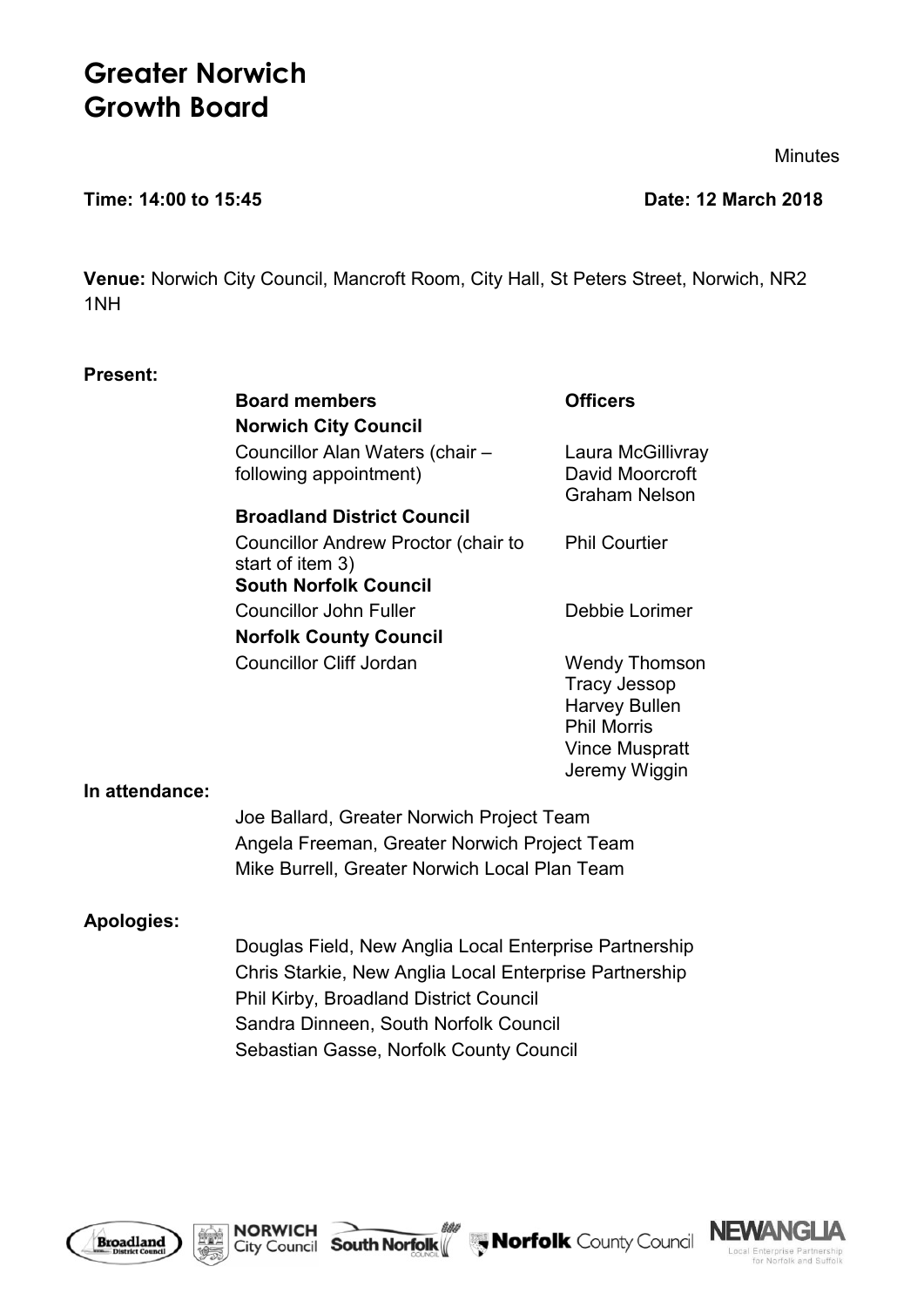(Councillor Proctor in the chair)

# **1. Declarations of interest**

There were no declarations of interest.

# **2. Minutes**

**RESOLVED** to approve the accuracy of the minutes of the meeting held on 6 February 2018.

# **3. Chair Handover**

Councillor Proctor as the outgoing chair addressed the board.

Councillor Waters thanked Councillor Proctor for his contribution to the work of the Greater Norwich Growth Board as chair.

**RESOLVED** to appoint Councillor Waters, leader of Norwich City Council, as chair of the board.

(Councillor Waters in the chair.)

# **4. Greater Norwich Growth Programme for 2018-19**

David Moorcroft (director of regeneration and development, Norwich City Council) presented the report which sought members' approval of the Growth Programmes for 2018 to 2019.

In response to a question from the chair, David Moorcroft confirmed that there was no funding against the East Norwich Gateway project. Consideration was being given for a wider strategy for this area following the announcement of the closure of Unilever/Britivic and the announcement that the government had not granted Housing Infrastructure Funding for the Deal Ground. The specific detail would not be available until the outcome of the consultation.

# **RESOLVED** to:

- (1) note the current financial standing of the Infrastructure Investment Fund including the borrowing drawdown to date;
- (2) note progress on the Growth Programmes approved to date, including the project delivery re-profiling approved under delegated decision making by the Infrastructure Delivery Board;
- (3) approve the 2018-19 Growth Programme;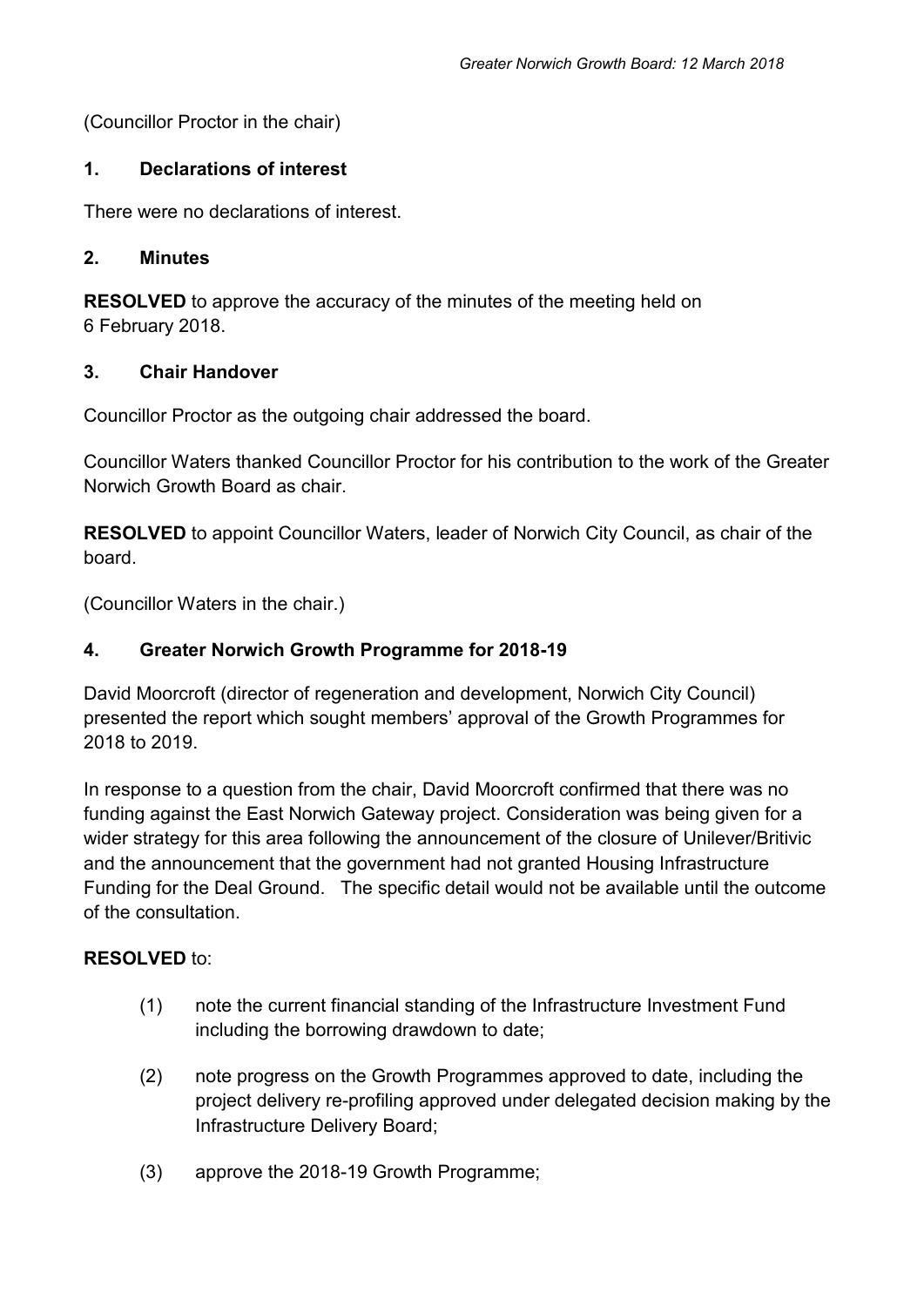(4) continue to delegate responsibility to the Greater Norwich Infrastructure Delivery Board to manage the delivery of the Growth Programme, including the development of the 2019-20 Growth Programme, working with Section 151 officers.

# **5. NATS Review**

Jeremy Wiggin (NATS/city agency manager) presented the report attached to the agenda papers and said that this summarised the current delivery against the Norwich Area Transport Strategy (NATS). He then gave a verbal update on the review of the NATS and said that it underpinned the growth agenda. "Transport for Norwich" would be the brand used for delivery of projects on the ground and was more familiar to most people.

Members were advised that over 1,000 responses had been received during the consultation period (15 January to 22 March 2018) and that these would all be analysed and considered. The strategy, which dated back to 2004, had last been fully reviewed in 2010 with a high level review held in 2014. The survey had been held in tandem with the consultation on the Greater Norwich Local Plan (GNLP) as it was important to consider transport infrastructure and growth together.

The key emerging issues included access into the city centre; provision of cycling infrastructure; rail and trams; provision for pedestrians; and bus travel information (particularly where services were disrupted). The strategy had contributed to Norwich going against national trends. First Eastern Counties had invested £500,000 in extra buses which demonstrated confidence in the bus priority measures. Bus passenger numbers in Norwich had increased by 75 per cent. The implementation of cycle provision had resulted in an increase of 40 per cent in Norwich. The ofo cycle share company had its most successful launch in the UK in Norwich. Footfall in the city centre had increased year on year and the closure of Westlegate had been a significant factor in the 3 per cent increase last year and at Castle Mall a 5 per cent increase. Data was being collated on the use of the inner ring road and this would be the focus of the next tranche of schemes. Consultation responses on the proposal to make Prince of Wales Road a bus lane in 2009-10 raised a number of issues. The current proposal has been amended to ensure that traffic continued to flow smoothly and the bus only scheme was no longer included. This scheme would create a gateway into the city and had the support of the Norwich BID. The review would look at what had been delivered in the past, what worked well and would incorporate future trends, such as an increase in the use of electric cars.

During discussion members and officers congratulated the county council highways officers for their implementation of the strategy and that the improvements, such as the closure of Westlegate, and encouragement of walking, cycling and use of public transport had benefited the city. It was noted that the Northern Distributer Road (NDR) which was due to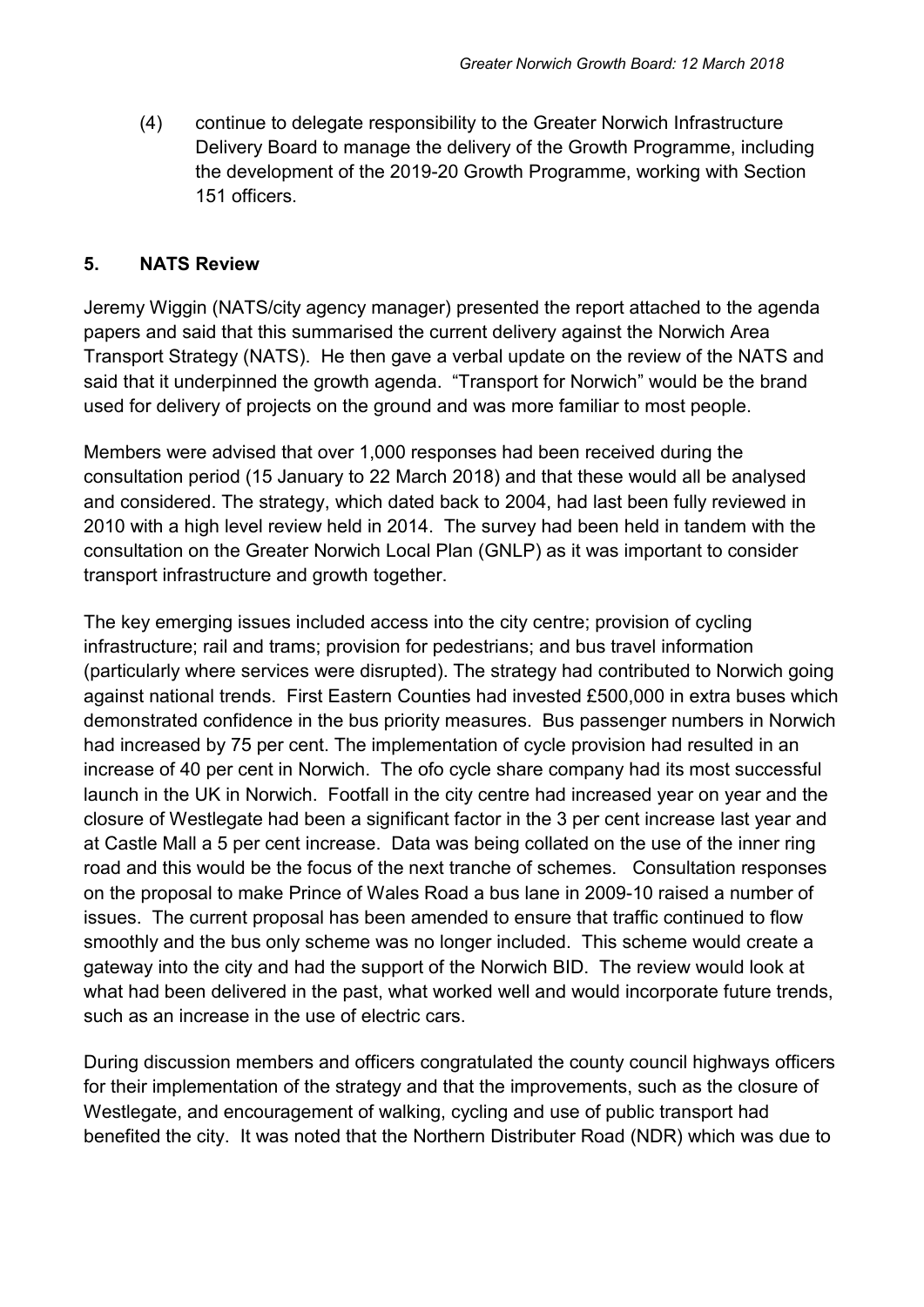open shortly would remove traffic from the city centre and that the communications strategy would encourage people to take the alternative routes.

A member said that he was concerned that it only took a burst water main or accident for traffic to back up in the city centre and that there needed to be "safety valves" to alleviate congestion and keep traffic moving. During discussion it was noted that the difficulty was the geography of the city and its medieval street pattern.

# **RESOLVED t**o:

- (1) note the progress of the NATS review;
- (2) thank Jeremy Wiggin for his presentation and to commend the work of the officers working on The Transport for Norwich schemes.

# **6. Greater Norwich Local Infrastructure Fund (LIF)**

Phil Courtier (head of planning services, Broadland District Council) presented the report.

A member suggested that funding which had been allocated to sites that were not progressing quickly could be made available to other schemes. Phil Courtier said that the member had made a valid point and that if it were the case that developers were asking for infrastructure, schemes that were not progressing could be pushed back to allow others to come forward.

Phil Courtier said that there had been some progress on the Beeston Park scheme and an application was expected soon.

# **RESOLVED** to:

- (1) approve the LIF loan for the Rockland development which had received approval in principle;
- (2) note the progress of the previously approved LIF loans including the start of repayments for Little Plumstead.

# **7. Options for the Funding for On-Going Maintenance of Capital Infrastructure Investment**

(The chair agreed to take this item as extra business.)

Graham Nelson (head of planning services, Norwich City Council) had prepared a draft options paper on the funding for the maintenance of the Capital Infrastructure Investment which would be circulated to members and officers for comment.

**RESOLVED** to note that the options paper will be circulated to each authority for comment.